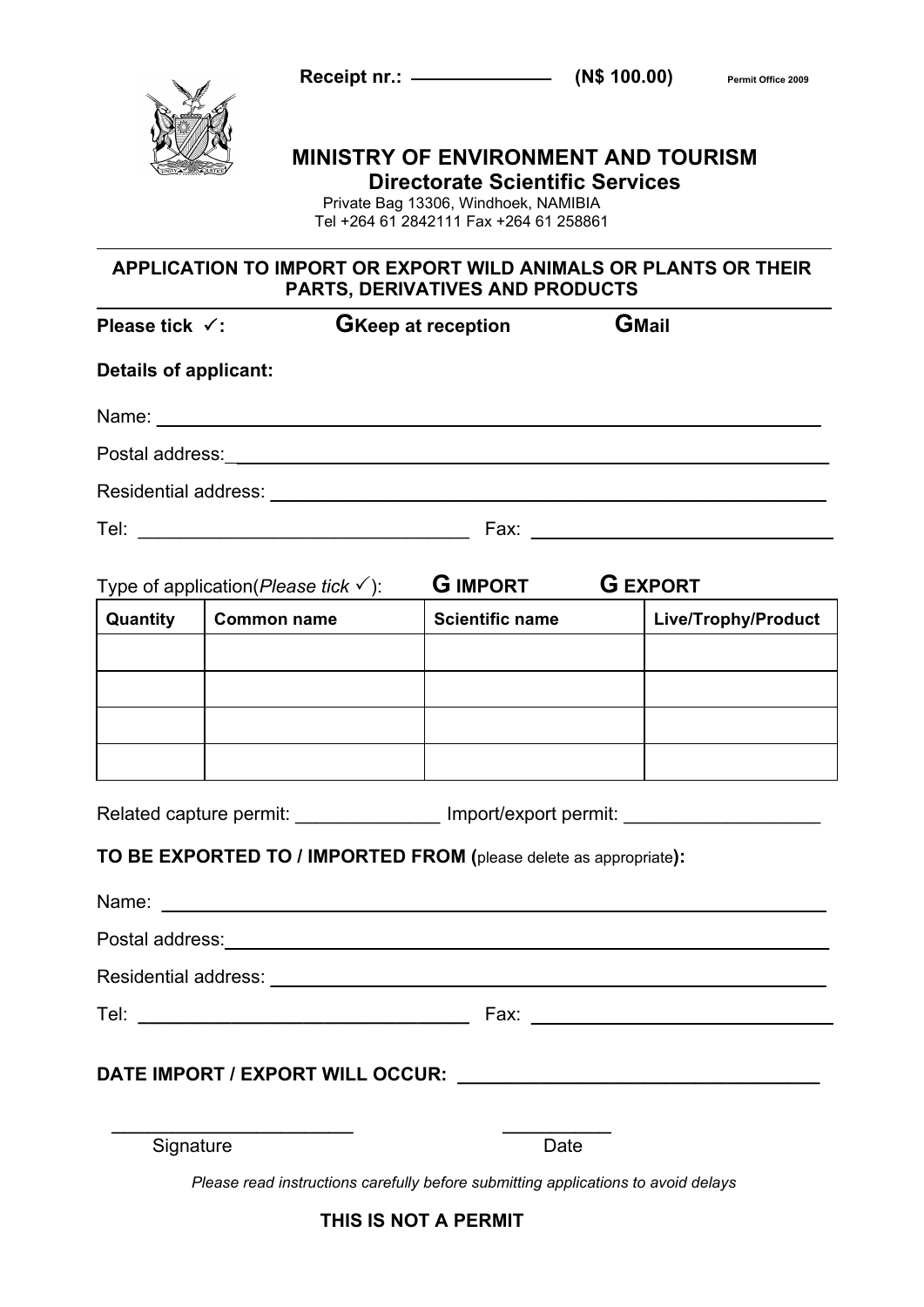| <b>APPROVED / NOT APPROVED</b> |  |
|--------------------------------|--|
|                                |  |